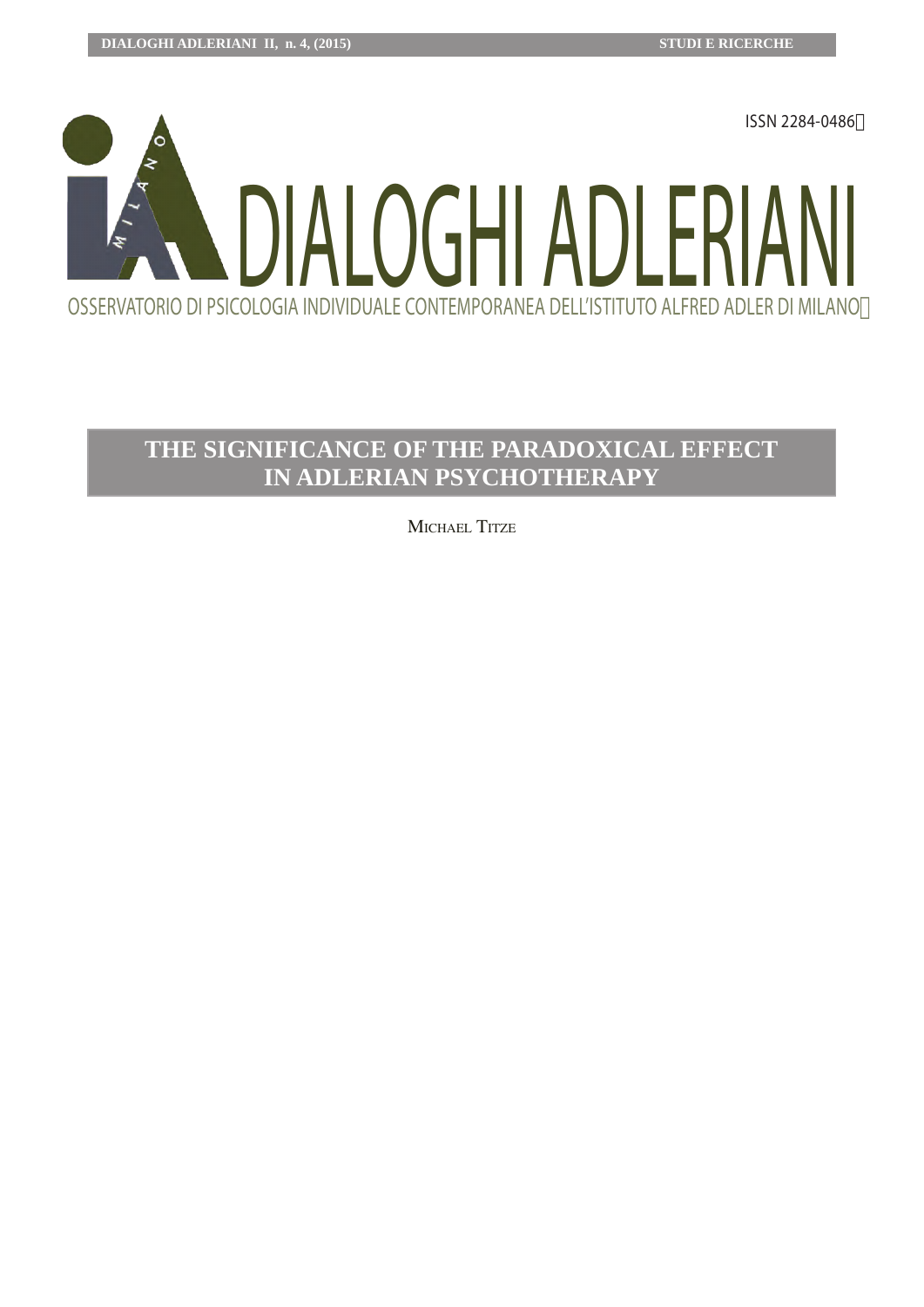# **The significance of the paradoxical effect in Adlerian psychotherapy**

# MICHAEL TITZE

#### *Abstract*

The so-called common sense usually conceives psychosomatic symptoms as something deficient, something negative. Those who do not share this negative judgment, but interpret the corresponding symptoms as something positive − i.e. as an expression of defensive resources − move on paradoxical ground. Normal everyday comprehension expects that a therapist will do his/her best to cure the neurotic symptoms: Thus, the therapist is expected to eliminate these symptoms. If the therapist is evaluating such symptoms, weaknesses and shortcomings as the expression of an inner resource, s/he proceeds − from the conventional point of view − paradoxically. But the paradoxical approach will open up completely new perspectives, so that the good in the bad will be just as visible as the bad in the good. In this way, excessive ideals are relativized and sharp discrepancies are harmonized.

#### *Keywords*

*purpose of symptoms , defensive resources, prescription of symptoms , humor*

#### *Riassunto*

Solitamente il cosiddetto buon senso concepisce i sintomi psicosomatici come qualcosa di carente, di negativo. Chi non condivide questo giudizio negativo, ma interpreta i sintomi corrispondenti come qualcosa di positivo, vale a dire come espressione di risorse difensive, si muove su un terreno paradossale. La normale comprensione di tutti i giorni si aspetta da un terapeuta che faccia di tutto per curare i sintomi nevrotici. Egli dovrebbe pertanto eliminare questi sintomi. Se il terapeuta valuta tali sintomi, debolezze e difetti come l'espressione di una risorsa interiore, egli procede ─ dal punto di vista convenzionale ─ paradossalmente. E questa è la verità. Tuttavia, l'approccio paradossale apre una prospettiva completamente nuova, in quanto il buono è altrettanto visibile nel cattivo come il cattivo nel buono. In questo modo, gli ideali vengono relativizzati e le forti opposizioni si armonizzano.

#### *Parole chiavi*

*SCOPO Dei SINTOMI, RISORSE DIFENSIVE, PRESCRIZIO-NE DEI SINTOMI, UMORISMO*

> «*The patient should be instructed not just to accept his fear but also to laugh at it. This requires a courage to be ridiculous».* V. E. Frankl

## **I. The Adlerian approach: The good in the bad**

The symptoms of mental illness usually present themselves not only as hardship, but also as an indication of a shameful weakness and inability that is regarded as being self-inflicted<sup>1</sup>. This evaluation is – especially for highly rational and scrupulous persons – embarrassing and, therefore, unacceptable. Hence, these signals of distress are fought desperately. As a matter of fact, neurotic symptoms are also a way of protection, a final support in life situations that are perceived as threats. The therapist's task, then, is to show the patient that symptoms not only are an expression of deplorable weakness but also function as ingenious means that can be useful for one's own self-affirmation.<sup>2</sup>

<sup>&</sup>lt;sup>1</sup> In the case of physical and psychosomatic symptoms, the situation is different: These shortcomings are generally valued as having been imposed by fate. The person's own weakness (in terms of one's own will) is mostly not taken into account in these cases.

<sup>&</sup>lt;sup>2</sup> In his Adlerian phase, Frankl (1926) outlined that neurotic symptoms have two functions: On the one hand, they are an expression of an underlying psychic disease. On the other hand, they function as means with regard to an unconscious goal.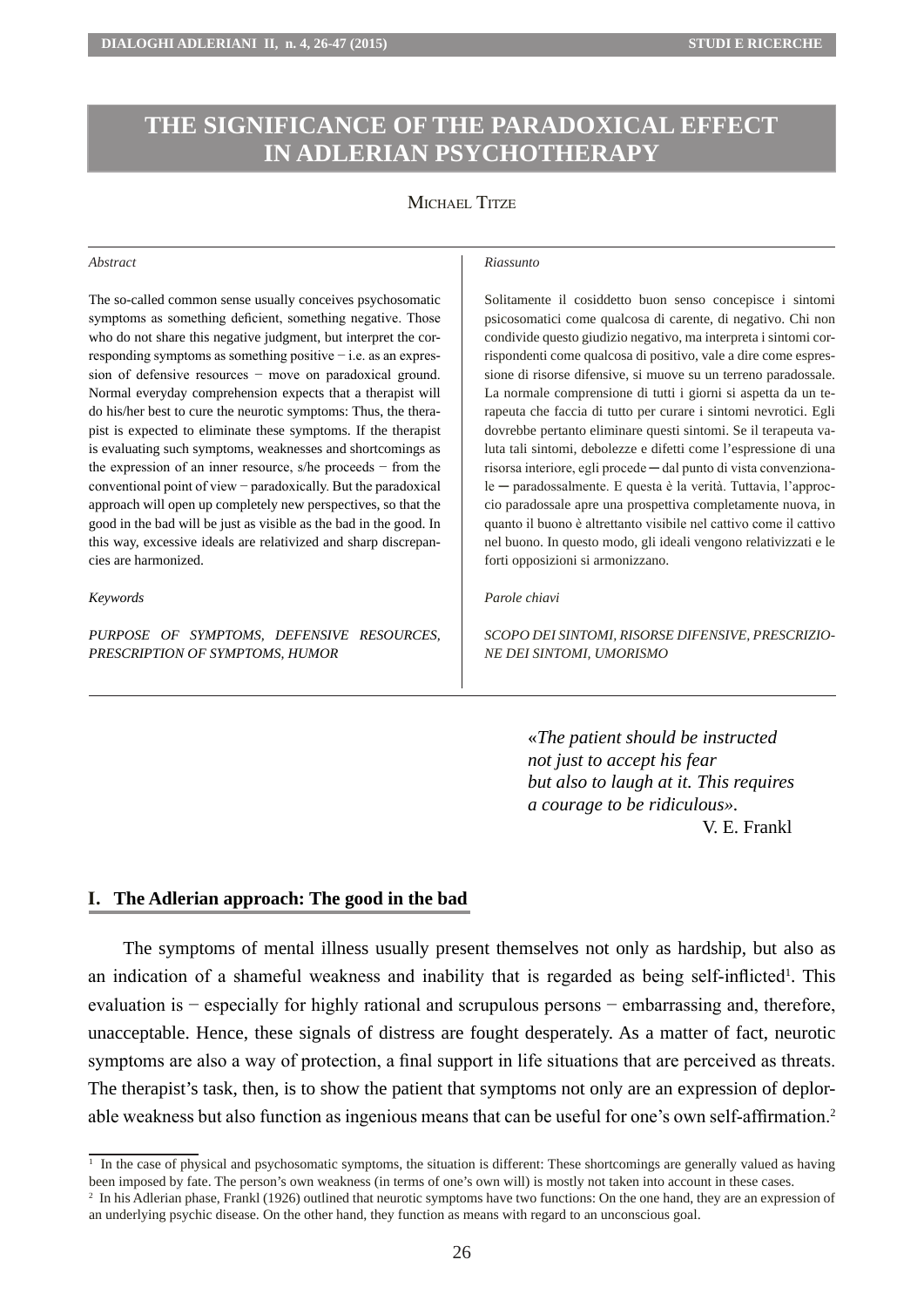Neurotic symptoms appear when one is convinced of their inability to solve important life tasks in an active and courageous way. In such cases, fear and shame are the decisive emotions that inhibit the person from courageously facing the difficulties of life. Therefore, discouraged people tend to shy away from such issues. Instead, they try to protect themselves by using specific evasive means in order to escape from dangerous life situations. To justify such a safeguard maneuver, the neurotic patient needs a final causation that functions simultaneously as an excuse to one's own conscience. Exactly this purpose is being fulfilled by psychosomatic symptoms.

The patient must be made aware of this in order to comprehend how the respective symptoms function as defensive resources<sup>3</sup>. This use of defensive means is necessary because the patient lacks the courage to deal assertively with the problems of life. The precondition for this capability is the disposability over expansive resources<sup>4</sup>. But precisely such a capacity is missing in the case of discouraged people because it has been suppressed in the course of their life experience. It can be disclosed and made available only in an indirect way. This reactivating procedure works through constant encouragement. This, in turn, has to make use of the symptoms' paradoxical benefits in their capacity as defensive resources. The guiding principle is: Everything is good that strengthens the patient and helps him/her to be more expansive. All interventions that discourage the patient and weaken his/her self-confidence should be considered counterproductive.

In this context, the therapist has to leave the land of normality and proceed to the sphere of abnormal incongruity and absurdity. By now, the therapist can see not only the patient's symptoms with "positive eyes," but also any kind of inadequate behavior, and is able to communicate this to the patient. This means that the therapist is interpreting such transgressions as an expression of a suitable defensive strategy of existential survival.

If a symptom is appreciated with regard to its significance as a defensive resource, this usually evokes an increased sense of competence and self-acceptance in the patient. In addition, the capacity for self-determination is supported. In this context, a "translation" will come about because the symptomatic behavior is revalued as a specific resource. Here are some examples (Weeks, 1977):

- stubborn intransigence = consistent behavior;
- immature behavior = being nonconformist;
- living a secluded and isolated life = living a contemplative life;
- being extremely withdrawn = taking care of oneself;
- $\bullet$  being passive = accepting things as they are;
- being excessively unsocial = selecting his/her friends carefully;
- being servile = seeking authority and guidance as a method of self-discovery;
- trying to control everything = structuring confused conditions;
- being impulsive in an inadequate way = wishing to be spontaneous;
- being undisciplined = seeking one's own way of life;
- crying for no reason = being able to express painful feelings authentically.

<sup>&</sup>lt;sup>3</sup> When we define resources in general terms, we conclude that they are a source of existential security and self-protection.

<sup>&</sup>lt;sup>4</sup> This ability is a prerequisite for the acquisition of courageous self-assertion.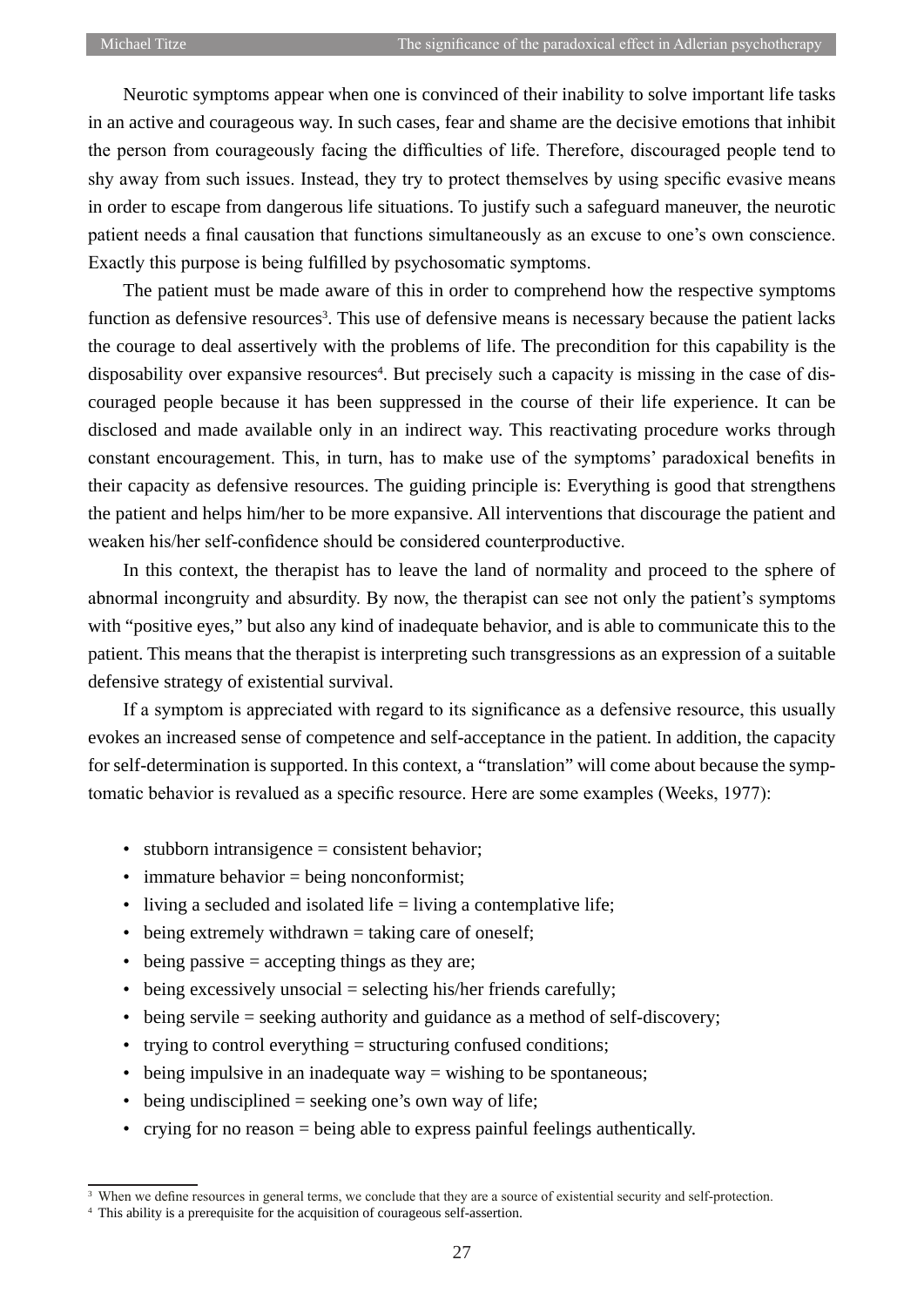Under these conditions, the therapeutic process can assume the form of a creative act. Everything that the patient does (or does not do) can be conceived as the manifestation of an implicit life plan (i.e. a script) that has a deeper meaning. When seen from a conventional viewpoint, this clever strategy might appear to be a mere accumulation of deficits and failures. But this perspective is biased. To illustrate this, we can consider the figure of the clown. The clown is an (voluntary) expert in the art of stumbling. In an analogous way, the neurotic patient turns out to be an (involuntary) expert in all kinds of failure − i.e. s/he masters the art of making good use of symptoms. However, s/he is not aware of this ability. Therefore, the development of awareness has to be stimulated in the therapeutic situation. In essence, this is a process of constant encouragement, playfully directing the patient to his/her inherent resources.

## **II. The origins of paradoxical therapy**

The fundamental idea of paradoxical therapy corresponds to the homeopathic principle of treating the same with the same (*similia similibus curantur*). The *Corpus Hippocraticum* contains the following sentences that sound rather absurd at first: «The sickness will be cured by its opposite […]. Another type of therapy is as follows: by means of the application of something similar the sickness is cured» (Blankenburg, 2003, p. 129). This paradoxical principle was taken up by Samuel Hahnemann (1810) at the beginning of the 19th century for use in his homeopathic medicine. But the psychotherapy of the 18th century had already discovered the countless possibilities that were opened up by this principle.

In this context, the English physician John Hunter described in 1786 the paradoxical treatment of erectile impotence. After having noted the patient's medical history, Hunter realized that his patient's inability to have sex followed a paradoxical principle: In his attempt to perform the sexual act perfectly, the patient had been mentally weakened. This weakness caused a fear that he would not be successful and this fear was the real reason for his sexual inability.

Hunter told the patient that he could be cured if he could rely on the power of his own self-denial. To achieve this, the man had to do the following: before he intended to have intercourse with his sexual partner, the woman should have been sleeping at his side for six nights without them having any sex.

Hunter (1788) writes: «About 14 days later, this man told me that the decision to avoid sexual intercourse had caused a complete change in his mood. Instead of going to bed with the fear of failure, this man was going to bed with the fear of being seized by such an excessive desire, that it would be difficult for him to obey my order. And so it came about! After the ban had been broken, his soul and his power interacted again. From then on there was no other relapse» (p. 38).

Hunter had clearly intervened in a paradoxical way. He did not fight the symptoms of impotence through reason, which would have been the strategy of conventional psychotherapy. However, if the expected success does not come about, the arguments of reason can easily be converted into coercion. In this case, the therapist has to make a great effort to change the patient's behavior. But exactly that endeavor may not be compatible with the patient's clandestine intention. This incompatibility could easily pave the way for a power struggle because the patient reacts with understandable dissatis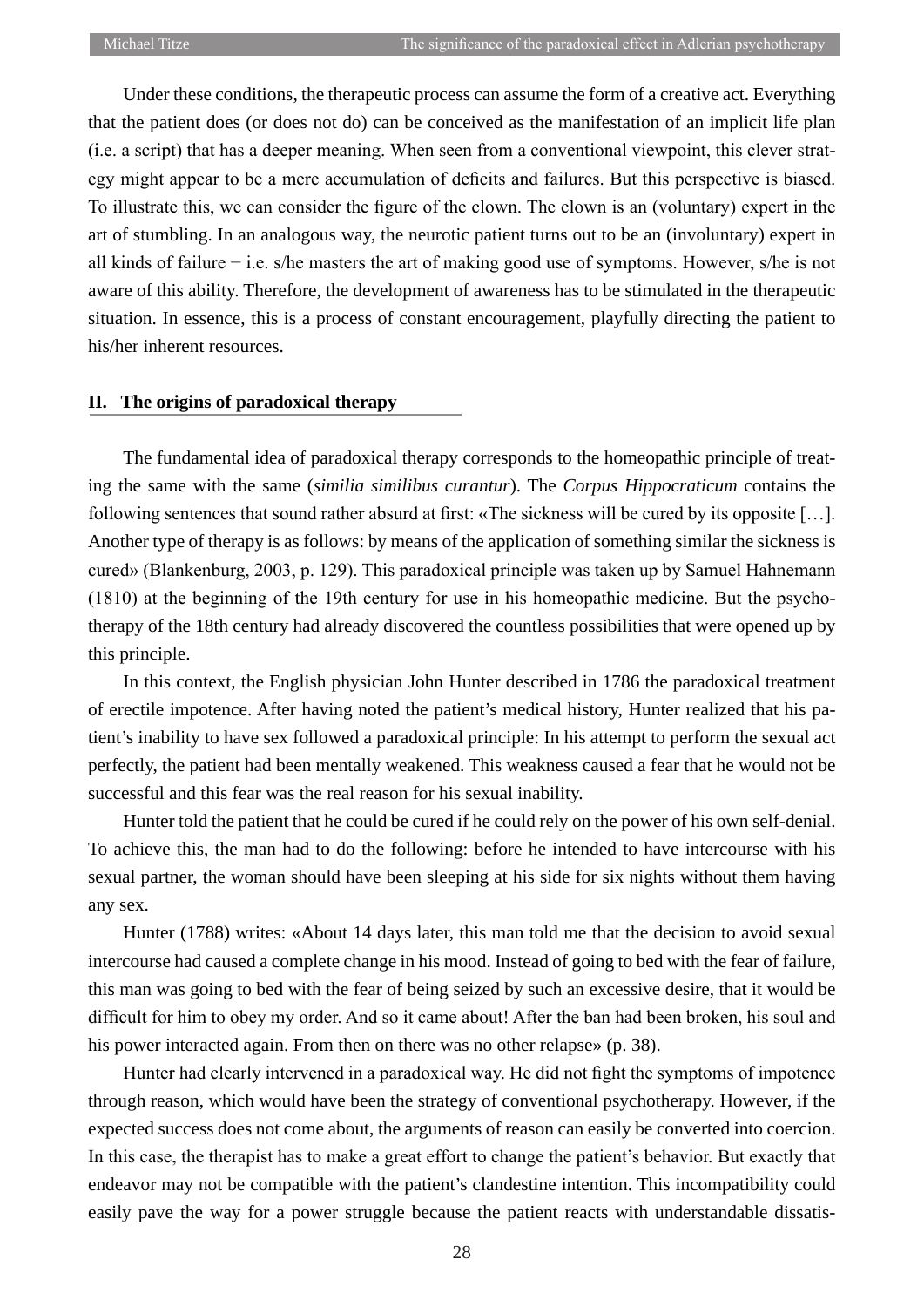faction, showing skepticism toward the therapist, which in depth psychology is called "resistance". There is an Adlerian technique that is designed to countervail exactly that resistance. The details are hereinafter described.

#### **III. Anti-suggestion**

As one of the first representatives of Western psychotherapy, Alfred Adler started applying paradoxical methods in 1914. For example, he recommended to people who suffered from insomnia, not to suppress their insomnia, but instead to do everything possible to stay awake. In this context, Adler asked his patients to think of such a symptom as something positive, i.e. as «a positive evidence of a treatable disease» (Adler, 1928, p. 173).

Adler was once consulted by a family that was being tyrannized every morning by their daughter of preschool age who would spend hours crying and fussing over her hair. Adler gave her this advice: «Write with bold type on a piece of paper and hang it over the head of your bed: Every morning I have to control the whole family!» (Adler, [1930] 1974, p. 31)

Adler also made a reference to a patient who had suffered from the consequence of unconscious swallowing of air (*aerophagia*). Adler gave him this advice: «When you are going to leave home and are in a conflict, immediately start to swallow some air» (Adler, 1929, p. 108).

The Adlerians called this technique "anti-suggestion" and Rudolf Dreikurs described the method in 1932: «A very special trick that is not only surprising, but that also guarantees the understanding of the conditions for the emergence of neurosis, is a method that Adler has described repeatedly and that had been named by Wexberg as anti-suggestion. […] This trick means to advise the patient, under any pretext, to reinforce his symptom [...]. One can always find, in the case of functional disorders, anxiety, obsessive impulses, etc., that the symptom loses intensity when it is consciously attempted to strengthen it. The symptom could disappear altogether if these attempts would be practiced for a longer time [...]. By the means of anti-suggestion it becomes possible to show the patient quite plainly that his fight against the symptom is not without meaning but, on the contrary, a useful precondition to evoke the symptom. [...] If the patient ceases to fight his symptom, that will cause firstly a reduction of stress. And in consequence, the symptom will disappear. But this will be the case only if the patient does wish to reinforce the symptoms instead of fighting them» (Dreikurs, 1932, p. 171).

### **IV. Conceiving the symptom as an expression of assertiveness**

In addition, Adler applied further paradoxical methods, recommending frank acceptance of the patient's resistance. Adler's approach sought to avoid any fight with the patient (Titze, 1977, 1979a, b). This strategy is demonstrated in the following case study.

Mrs. M. has suffered for many years from severe claustrophobia. She did not dare leave her home for years out of fear of collapsing on the road and causing thereby a "horrible sensation." Mrs. M. is a scrupulous and conscientious woman who does not remember ever having been angry with another person. Despite being 31 years old, she still lives with her mother, a lively lady who has always tried to make life easier for her only daughter. After having lost her husband about five years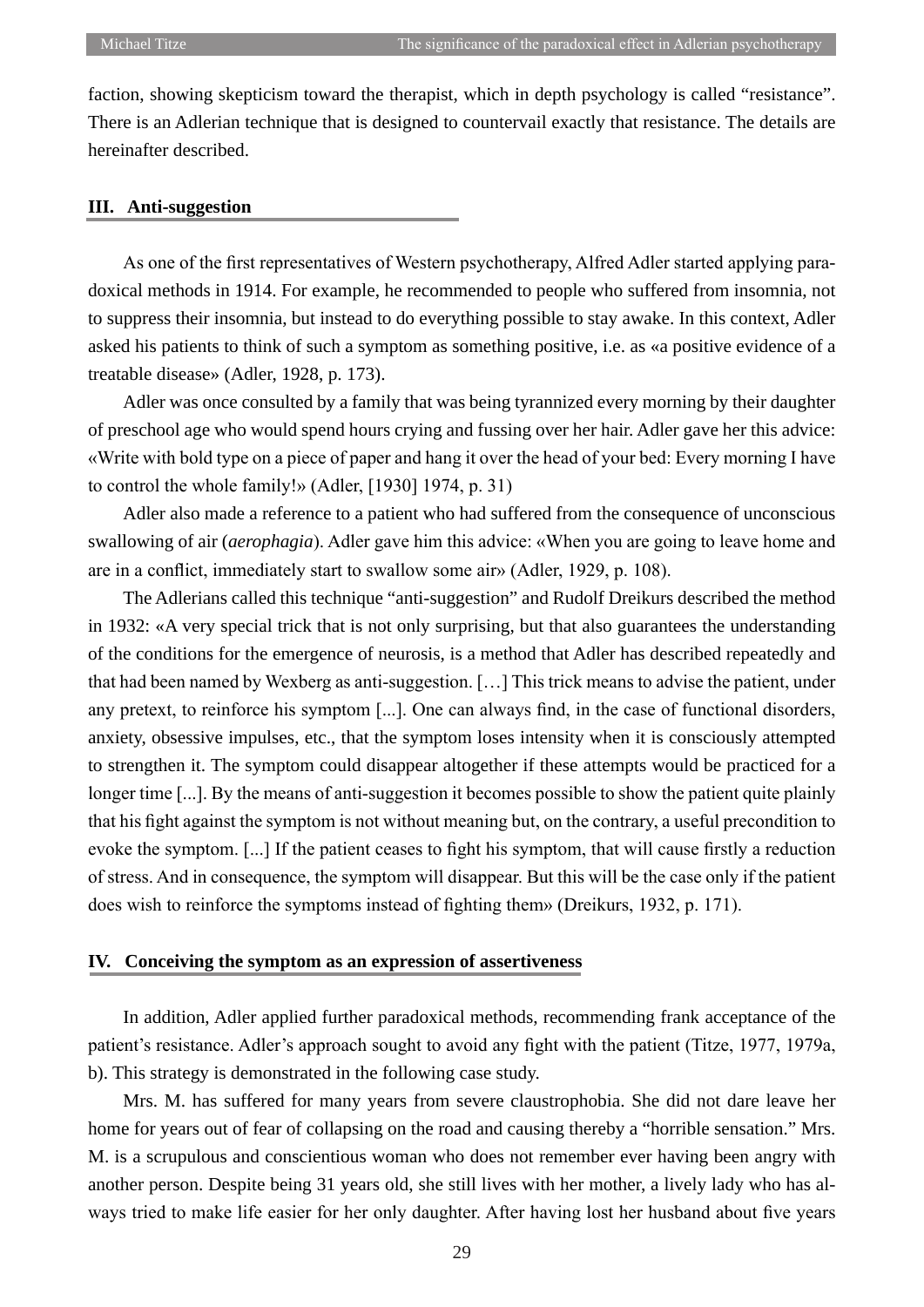ago, this daughter had been "completely taken into custody" by her mother (as Mrs. M. put it).

Understandably, the attitude of Mrs. M. toward her mother was ambivalent: On the one hand, she needed her mother as a crutch, because she felt weak and unable to live alone. On the other hand, the mother seemed to be the cause of her joyless life. This she dared not admit consciously, because she necessarily wanted to be a "good daughter." In this context, her claustrophobia served − unconsciously, of course − the purpose of an important securing function: By means of her symptoms, she could put her mother into service. As a result she acted as a "reigning slave" (Künkel, 1928). She could also, with the aid of her symptoms, control and tyrannize her mother. The latter is easy to understand because Mrs. M. showed a hidden resentment toward her mother.

Given this precarious situation, the therapist initiated the process of paradoxical change with these words: «Your claustrophobia is currently your only way to achieve a certain level of human dignity and maintain strength of character. Under this condition, everyone has to deal respectfully with you. Just imagine how weak you would appear to your mother if you did not have this fear! But can you imagine having other aids available to defend yourself against her? As long as this is not the case, I highly recommend not only to accept your claustrophobia, but to do everything possible to intentionally cause this anxiety. What I am saying is that you could show the world how miserable you are! Just imagine how much compassion and sympathy you could get this way».

Mrs. M. responded, understandably, with objections, each of them revolving around the same theme − namely, the embarrassment that could be caused if she were to collapse on open road. The therapist now exaggerated these mental constructs until Mrs. M. snorted with laughter. While remaining unaffected, the therapist continued: «Imagine how embarrassing it will be for passersby when you collapse on the open road! People will not know if you are epileptic or have just had a full-blown heart attack. Nobody will despise it. Pull yourself together, then, to bring people as often as possible into this kind of embarrassment! Naturally, this action would be especially striking if you could do this in the company of your mother …».

What has been described is nothing but a prescription of symptoms (Nardone & Watzlawick, 1990; Palazzoli et al., 1975; Weeks & Abate, 1982). The patient is encouraged to mock the "terrible symptom". On this basis, a new attitude toward the symptom can be obtained by the patient.

The paradoxical objective of such a prescription of symptoms is to convey the certainty to the patient that symptomatic behavior does not always come about involuntarily and unconsciously (which generates anxiety). Rather, this behavior may occur if the therapist prescribes the respective symptoms under controlled conditions: in this regard, the therapist encourages the patient to develop symptomatic behavior. If the patient maintains his symptoms, s/he behaves in accordance with the therapist's expectations. In this case, the patient is acting correctly. Thereby the symptom loses its fright potential and, hence, is deprived of its fatal power. Another possibility is that the symptom may disappear, which would be a paradoxical success. Therefore, the prescription of symptoms is the most common form of a therapeutic paradox. It is precisely this strategy that generates self-assuredness. The implicit message is: Maintain and strengthen the symptom deliberately in order to get rid of it (Weeks & Abate, 1982)

Gerald Mozdzierz and his colleagues (1976) briefly describe the different aspects of paradoxical treatment from the perspective of Adlerian psychology: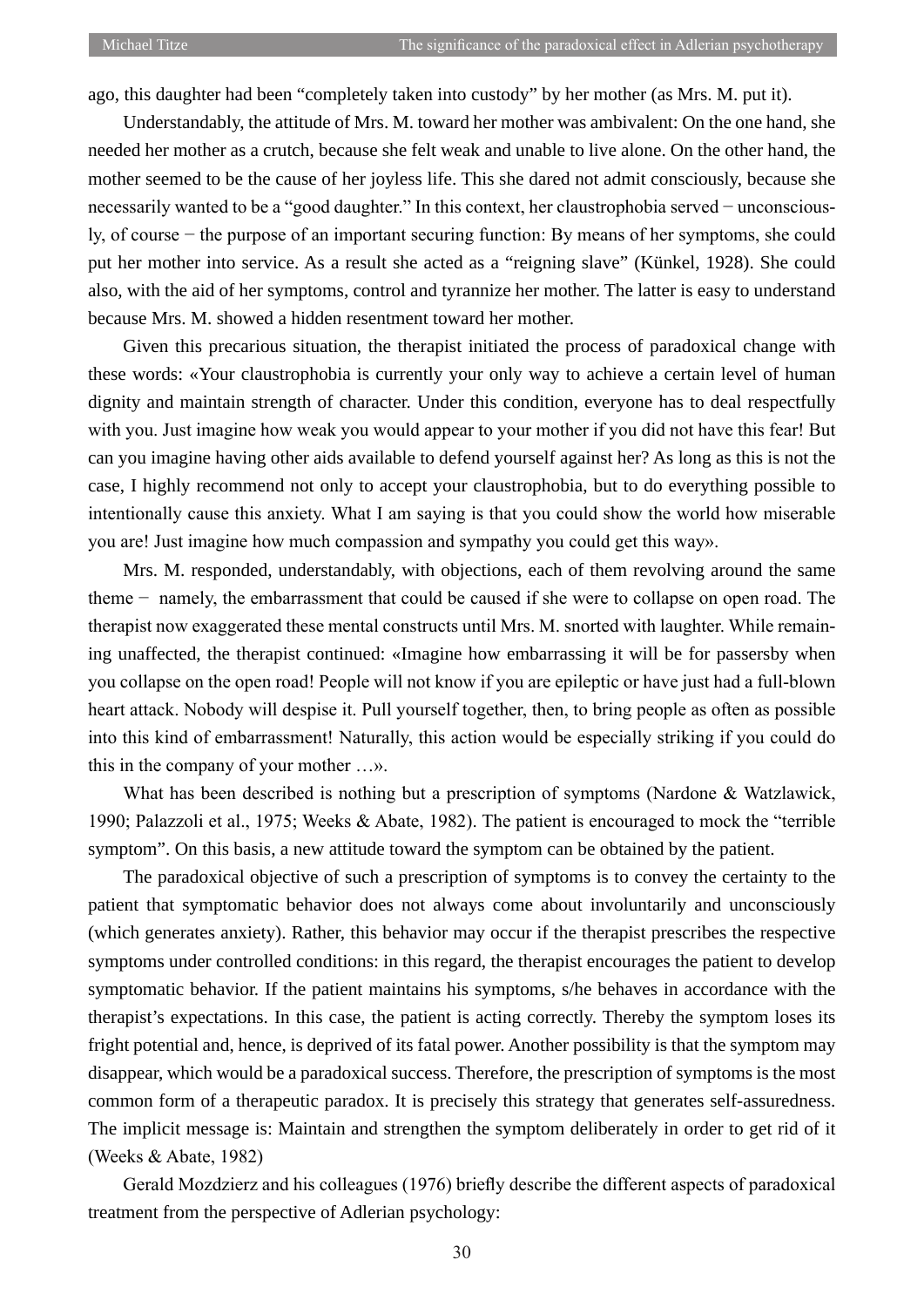- 1. *accepting the symptom:* the patient may retain his/her symptom;
- 2. *forecast of the symptom:* the recurrence of symptoms or relapse of anxiety disorder is predicted to the patient;
- 3. *exaggeration of the symptom:* the patient is encouraged to exaggerate his/her symptom; moreover, the therapist takes the symptom more seriously (but in a humorous way) than the patient;
- 4. *defining the symptom in a pro-social way:* the symptom is not evaluated in a negative way, but is instead construed as generating positive effects;
- 5. *the prescription of the symptom*: the patient is instructed to call forth the symptom in a vigorous way;
- 6. the formation of the symptom: the patient is instructed to perfect his/her symptomatic behavior<sup>5</sup>.

## **V. Paradoxical intention: applying ironic exaggerations**

Viktor E. Frankl was a disciple of Adler for several years (Titze, 1985). It was Frankl who renamed the method of anti-suggestion in 1939 as «paradoxical intention»<sup>6</sup> (Brunner & Titze, 1995, p. 365). In the following years, Frankl succeeded in refining this method and making it an integral part of modern psychotherapy. The method is in line with the tradition of symptom prescription that had been initiated by Adler.

The instruction for paradoxical intention is that the patient has «to wish or attempt to achieve exactly that which he had feared so much in the past» (Frankl, 1984, p. 124). This includes the typical symptoms of anxious patients – i.e. blushing, trembling, sweating and palpitations. In this context, the patient is specifically encouraged to exaggerate his fear using humorous formulas because humor creates distance. Frankl (1975) explains this technique with the following example: «Today, I am going to have a stroke!» (p. 185) This intention should be kept in mind especially by patients who suffer from agoraphobia.

The patients in question are systematically instructed on how to lose their dread of all the things that they are convinced are "terrible" or "catastrophic." Such patients are encouraged, in this context, to seek exactly what they had until now feared so much: blushing in public, attracting inconvenient attention, erectile dysfunction, being infected by pathogens, etc.

These patients are encouraged to laugh at the "terrible symptom" and to prove to themselves that this symptom must not be taken seriously. This can give rise to a new attitude. Someone who is afraid of infection by bacteria should repeatedly recite: «Today, I have already swallowed five million of these little cute animals. Let's see if I succeed, in addition, to pick up a few more millions!».

<sup>&</sup>lt;sup>5</sup> The family therapists of the Milan group (Selvini Parazzoli et al., 1975) also refer to this effects in the sense of a positive assessment of symptoms. The client's superficial pathological behavior is interpreted as the useful precondition for stabilizing the reintegration of the family's system. This approach, therefore, aims at certain objectives that are to be examined regarding the purpose that a specific symptom pursues as part of the unconscious patient's private logic. The question is: "What can the patient achieve with that symptom?". This goal-seeking competence is consequently highlighted, while the respective incompetence is constantly ignored.

<sup>&</sup>lt;sup>6</sup> Viktor Frankl (1975b) asserts: «It was Rudolf Dreikurs who gave me the suggestion that there is a "trick" which is analogous to paradoxical intention. Dreikurs used this method already in 1932. Even prior to that date, Erwin Wexberg coined, in this context, the denomination of anti-suggestion» (p. 24).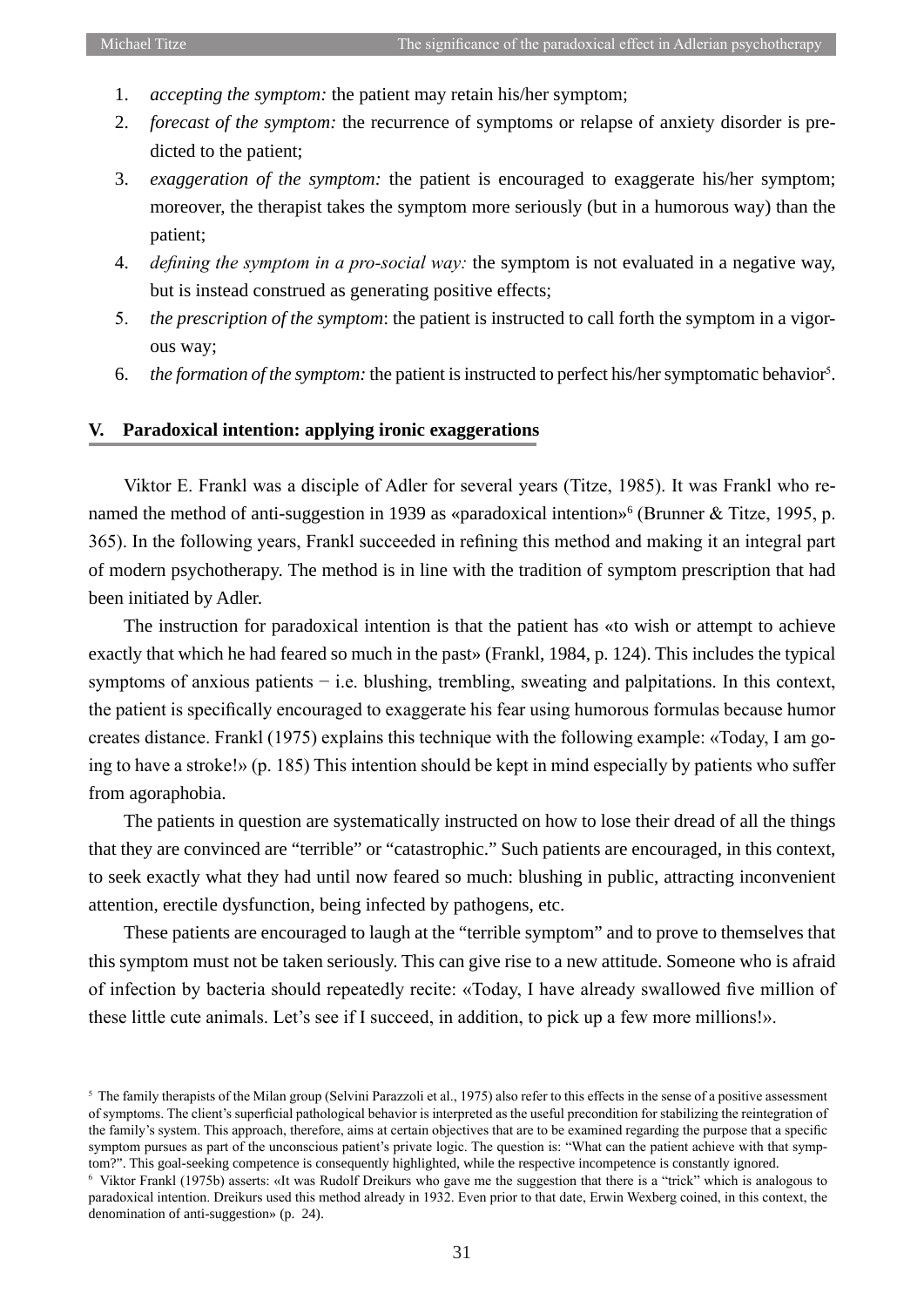Someone who is afraid of trembling in public should consciously try to tremble at his best while saying this: «I want to show everyone that I am trying to be a world champion in trembling!" Someone else who fears collapsing in broad daylight should do everything possible "to give people a real show and to ensure a crowd in the middle of the street that the city has never seen!».

Another example of the effectiveness of paradoxical intention is found in one of Frankl's books (Frankl, 1975). Here, a man is described who suffered from a «horrible obsession» (p. 194). He believed that he had estimated his income tax by \$300 too low, which meant that he had deceived the government.

He worried that he would be prosecuted by the district attorney and would go to prison. This obsession haunted him for years. No psychiatric and psychotherapeutic treatments had been successful in this regard. The man had even invested in a special insurance at Lloyds in London. This insurance was supposed to protect him from the consequences of any unconscious errors. But all of this was futile.

Eventually, he went to a student of Frankl, who instructed him to use the following paradoxical formula: «To hell with that! To hell with perfectionism! I do not care about anything. They can go ahead and imprison me, the sooner the better! Why should I be afraid of the consequences of any of my failures? They can arrest me three times every day! At least, I will get my money back that way, this beautiful money that I threw down the London gentlemen's throat<sup>7</sup>!».

 As a result, the patient began to desire making as many errors as possible. He decided to make more mistakes and to demonstrate to his employees that he was the world's "biggest mistake maker".

When the patient appeared at his therapist's office, he was always addressed with humorous comments, such as: «For heaven's sake! You are still free? I thought you were already sitting behind bars. I have been scouring the newspapers to see if they have already written about the big scandal you have caused!».

Subsequently, the patient would burst out laughing. Increasingly, he adopted an ironic attitude, for example, by saying: «I do not care about anything. They can lock me up without further ado; at least, the insurance company will go bankrupt!».

This paradoxical approach uses the special technique of ironic exaggeration. The tyranny of an absolutizing and "catastrophizing" thinking is exposed to absurdity in such a way that the respective statements are continually exaggerated and ridiculed. This process continues until the catastrophizing thinking loses its threat. In this way, an important first step is to break the vicious cycle of anxiety and frightful symptoms.

To achieve this, Viktor Frankl (1959) recommended the following:

«Nothing is more likely to create distance than humor. We should have the courage to take advantage of this fact. By encouraging the symptom, we try to take the wind out of the sails of the patient's fear [...]. In this way the patient gradually can learn to overcome his symptom. We have to familiarize him with the specific the nature of humor. Only in this way he will eventually succeed in overcoming difficult situations of his life. Certainly, you can smile about this procedure that we teach the patient. He too will smile and thus we have already won the game!» (p. 164).

*<sup>7</sup>* Translation by the author*.*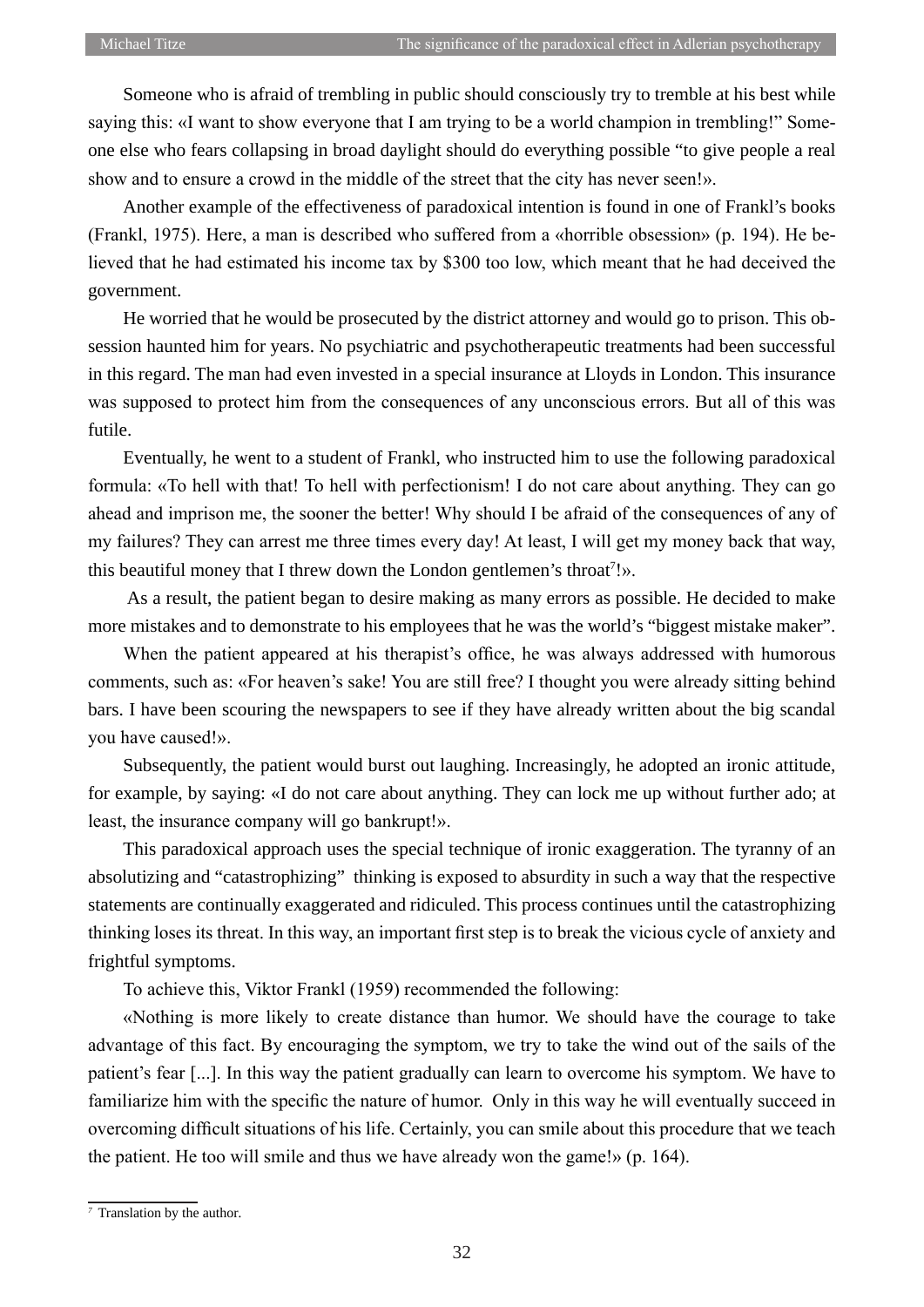Frankl assumes that the precondition of the beneficial effects of paradoxical intention is that the patient practices behaving in an ironic way. Thus, Frankl refers to a philosophical tradition initiated by Socrates. The rhetorical device here is that the person practicing irony pretends to be in a worse condition than he actually is. Irony involves a technique in which the explicitly raised issue contravenes the implicit meaning.

## **VI. The ironic function of humor**

Søren Kierkegaard (1992) considers the function of irony to be that it enables the speaker to simultaneously view different angles. By presenting conflicting views as equivalent, the risk of unilateral fixation (for example, in terms of an absolute truth) is relativized. Adler also made use of this technique: one night, he was woken from sleep by a phone call at 3 a.m. The caller, a patient of Adler, began to apologize. But Adler interrupted him stoically: «Do not worry! I was waiting for your call by the phone for nearly one hour» (Hazán & Titze, 2011, p. 120).

The obvious untruth (I was waiting for your call) was in marked contrast to the conventional rule (Do not disturb your neighbor's sleep!). But this contradiction was invalidated by irony in a funny way.

Kierkegaard regards the dialectics of skeptical negativity and enthusiastic affirmation as an active agent, which likewise comes into effect in humor (Eschenröder & Titze, 2011). In this way, Kierkegaard confirms the statement of philosopher James Beattie (1776) who traced the genesis of humor to the fusion of two contradictory parts or elements to build up a strange relationship (King, 1977). In precisely this tradition is Adler: for example, he traced the comic effect of jokes to the unexpected fusion of diverse schemes of apperception. Adler (1927) illustrated that coaction by depicting the mode of action in jokes: «While the listener derives his assessment from the normal system of reference, the narrator introduces a new reference system. This latter system is related to the normal system of reference only slightly. Rather, a completely new meaning is introduced» (p. 179)<sup>8</sup>,

Another example for the efficacy of ironic dialectic is multiple psychotherapy (cf. Dreikurs et al., 1984). This method was created around 1920, when Adler, on the occasion of public counseling, included different experts to discuss educational issues in a controversial manner, so that different modes of interpretation were made public (cf. Adler's motto, "Everything can be different!"). Based on this setting, a procedure was developed wherein two therapists face a patient while simultaneously taking on «different roles» (Titze, 1979, p. 325). The first therapist identifies with the mandatory commandments of social life (i.e. the secondary scheme of apperception, *common sense*), while the second therapist is in line with the objectives of the patient's individual lifestyle (i.e. the primary scheme of apperception, *private logic*).

Thereby, the second therapist identifies with the private logical views, objectives and strategies of the patient's lifestyle that are − from the point of view of *common sense* − inappropriate. This second therapist provides mirror identification<sup>9</sup> with the "child within the patient". Thus, conflicts within

<sup>8</sup> Translation by the author.

<sup>&</sup>lt;sup>9</sup> A mirror identification is determined by reciprocal projections. By affectively sharing the patient's unconscious goals and action strategies, the therapist can, in a genuine way, retrace and mirror significant aspects of the patient's lifestyle.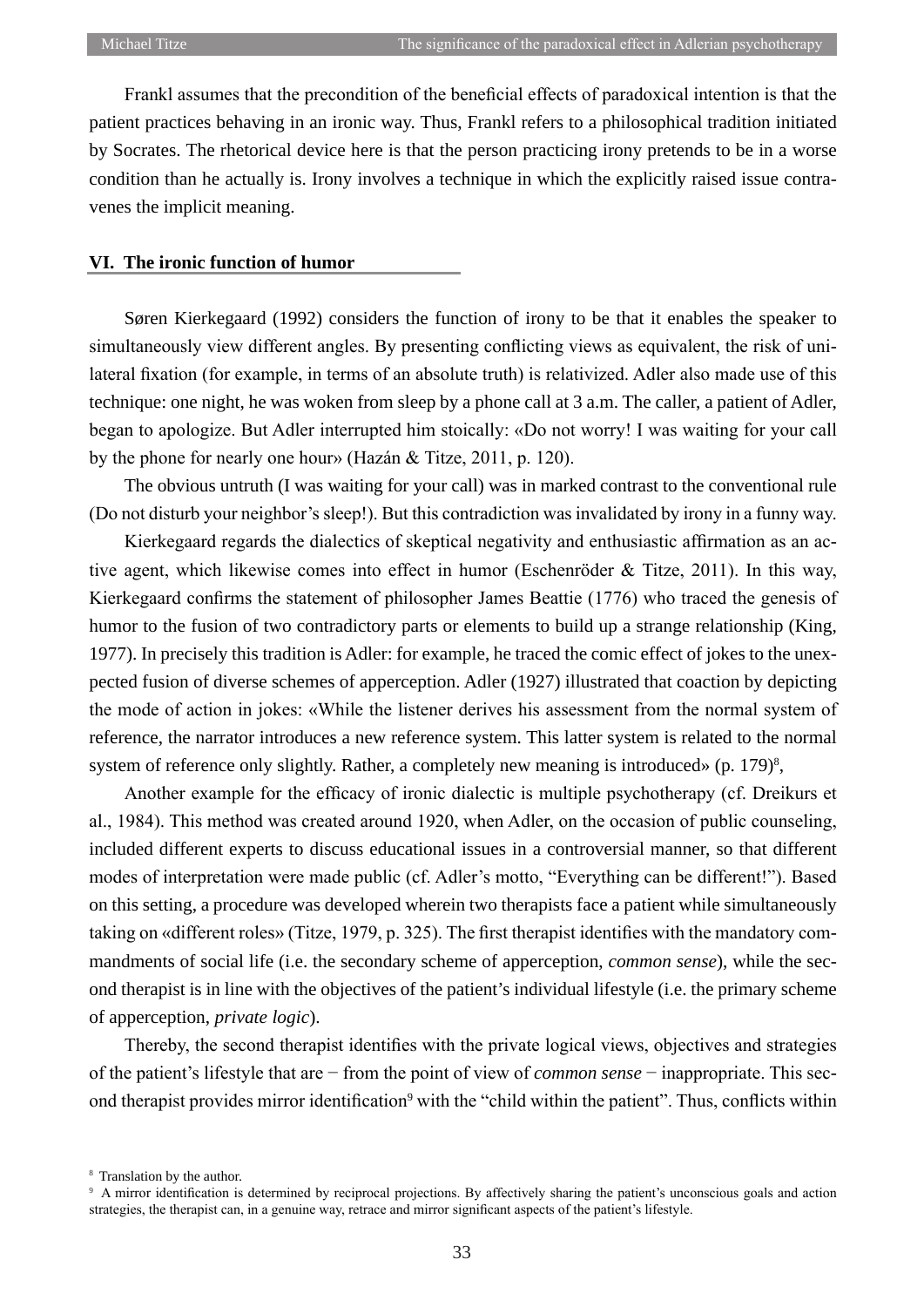the patient's lifestyle can be externalized. By advocating "his" specific way of life in a disinhibited way, the second therapist will appear to the patient as an assertive "alter ego" − i.e. as someone who faces the challenges of life in a courageous manner. Precisely this makes him a significant object for identification (i.e. an *alter ego*). Out of this context, encouraging effects might arise that reinforce the patient's ego. This process regularly accompanies a humorous reaction that combines mirth and laughter. This is illustrated by the transcript of a paradoxical confrontation that was based upon this principle and took place in a psychiatric clinic.

One of the protagonists was a negativistic schizophrenic who had failed to communicate for many months. Moreover, he was refusing to eat. The therapy started with a session wherein the first therapist argued in a strictly rational and normative way. In particular, he tried hard to convince the patient to eat normally, be gentle with the nurses and participate in conversations with his family members when they came to visit him. As expected, the patient did not react to the therapist's suggestions in any way. The second therapist appeared in the following session. He had been introduced by the first therapist as a young colleague who was in apprenticeship<sup>10</sup> and that his participation in this session could open up the possibility for him to improve his professional skills. Of course, the patient did not react to this information as well. Subsequently, this conversation took place:

*First therapist (T1),* addressing the patient: «Once again, I want you to start eating. No reasonable person behaves as you do. Every adult is expected to eat on a regular basis, so that his companions do not need to be worried about him. Beyond that, regular eating is a prerequisite to stay healthy in order to be able to work. Therefore, it is absolutely necessary for you to accept this principle!».

*Second therapist (T2):* «This is really too much! You want to cram Mr. Z. (the patient), to exhibit him to other people and to send him as quick as can be to forced labor! If I had suffered as badly and in as humiliating a way as he did, I would absolutely refuse to eat. And I would not exchange a single word with the people who had tortured and oppressed me so much!».

*First therapist (T1)*: «You must not say that in the presence of the patient! I have the impression you want to give him the advice to behave in a way that is absolutely not acceptable. Are you aware what impossible advice you have given to him? Should he behave like a piteous little child? Young children, in fact, do not speak. They do not work. And they wet their pants! Instead you should advise him to act like a responsible adult: To eat in an adapted manner, to be nice to people and to work for his own subsistence!».

*Second therapist (T2)*: «If I were to recommend that to him, I would not do anything good. Particularly as an adult, he is in the most stupid position one can imagine. His parents can grumble about him as much as they want. Other people can laugh at him until he is completely annihilated. At work, they can knock the stuffing out of him and make him believe he is good for nothing. Under

<sup>&</sup>lt;sup>10</sup> It is reasonable to introduce the second therapist as someone who has an inferior status. This opens up the possibility of his functioning as an object of identification for the patient.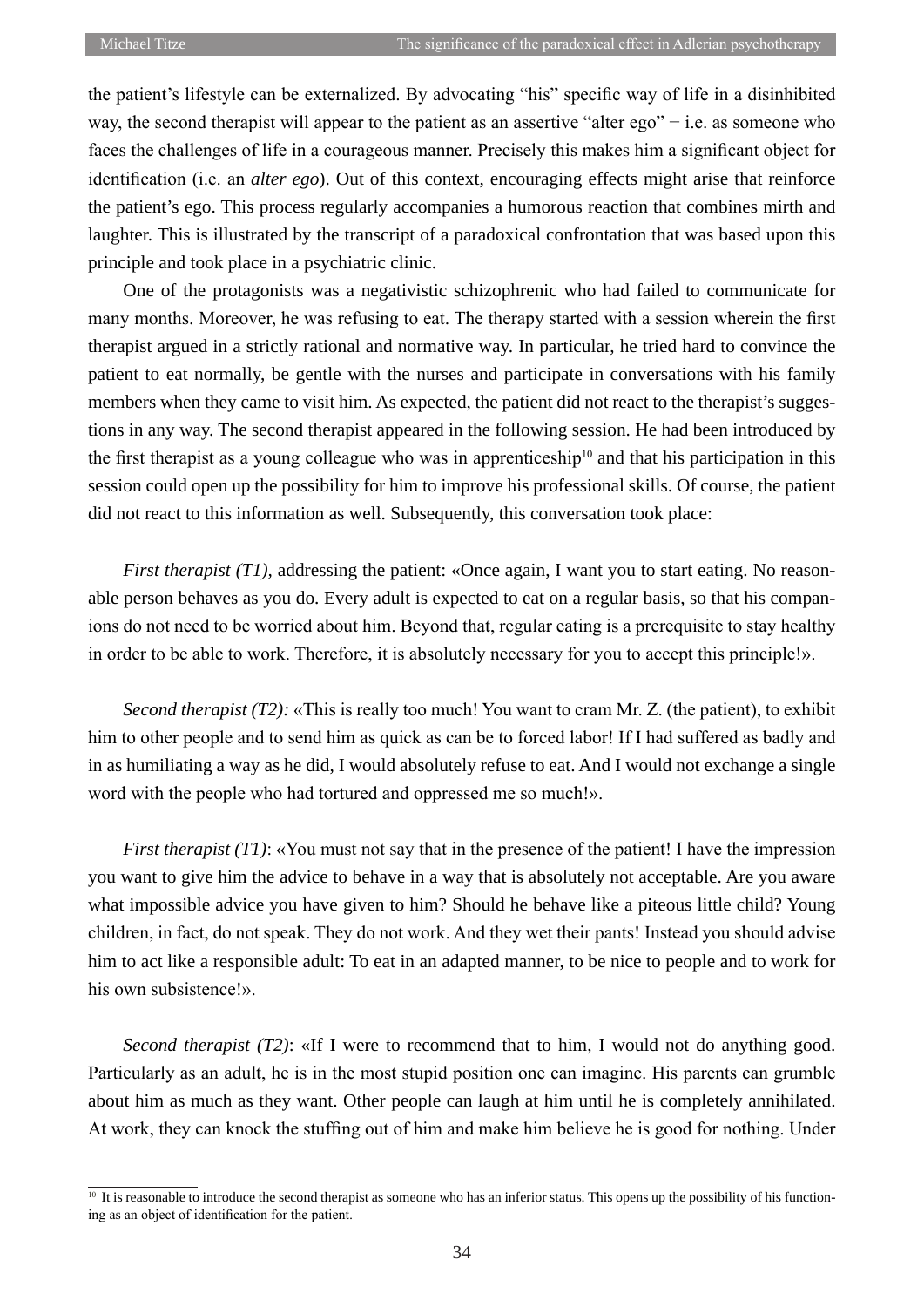such circumstances, I would not want to stay in the game. I would also go on strike. If you do not eat, this is not just your own problem. There are many people around you who are interested that you eat. For example, the doctors or the nurses who should be called to account if you were to die of hunger. There are, of course, the parents who do not want to lose their child. After all, they want to keep him for a longer time, so that they can torture him more extensively. Furthermore, you should consider what courage, what character you require to do without food. Could you do this yourself? Or can you imagine that others could do that? No one would do this except Mr. Z.! No, he is not a weak child. For the first time in his life, he is really great!" (Whispering but audible to T1) "In confidence: Do you know what I would do additionally in your stead? When the nurse would try to force-feed me again, I would throw up the infused mush around the bed …».

*Patient* (for the first time): «But I am doing this all the time...».

# **VII. Conclusion**

A therapist using paradoxical methods may appear as proceeding nonprofessionally or even as acting "crazy" (Jackson, 1963). But taking the paradoxical way can give the therapist quick and direct access to the realm of those unconscious and irrational events that are determined by «tendentious apperception» (Adler, 1912, pp. 68, 87, 169, 198). By identifying with this prelogical idiosyncratic mode of interpreting reality, the therapist is «walking in the patient's shoes» (Nikell & O'Connell, 1971, pp. 88).

The basic principle of paradoxical intervention is this: "do the opposite of what a (normal) therapist would do" (Haley, 1963). In this context, the patient has to be encouraged not only to accept his/ her own inappropriate behavior, but also to reinforce all that which is inadequate and deficient from the standpoint of rationality.

The therapist then, logically, becomes an expert in a particular kind of life conception that is based on an affective logic which, in turn, is not fully compatible with common sense (Ciompi, 1982; Titze, 1986). In doing so, the therapist inevitably will gradually move to thinking and arguing differently from the normal conception of reality. Hence, the therapist will have learned to view the world through the eyes of the child within the patient (Titze, 1987) and, therefore, to apperceive the world from the point of view of the child. This also includes the discouraged child's need to attain safety and support in a world that appears confusing and threatening. Strangely enough, the patient's symptoms open up the access to this long-term objective. They are, on the one hand, an expression of weakness, but, on the other hand, they enable the patient to obtain the desired "plus situation. The therapist accepts this fictive goal, but does so in such an exaggerated manner that the patient's common sense is evoked. Under this condition, reality can be examined in a genuinely rational and generally valid manner. Although this latter capability will develop only gradually, the method makes it possible to implicitly open the door for the patient's appropriate partaking in social reality, which requires a developed common sense.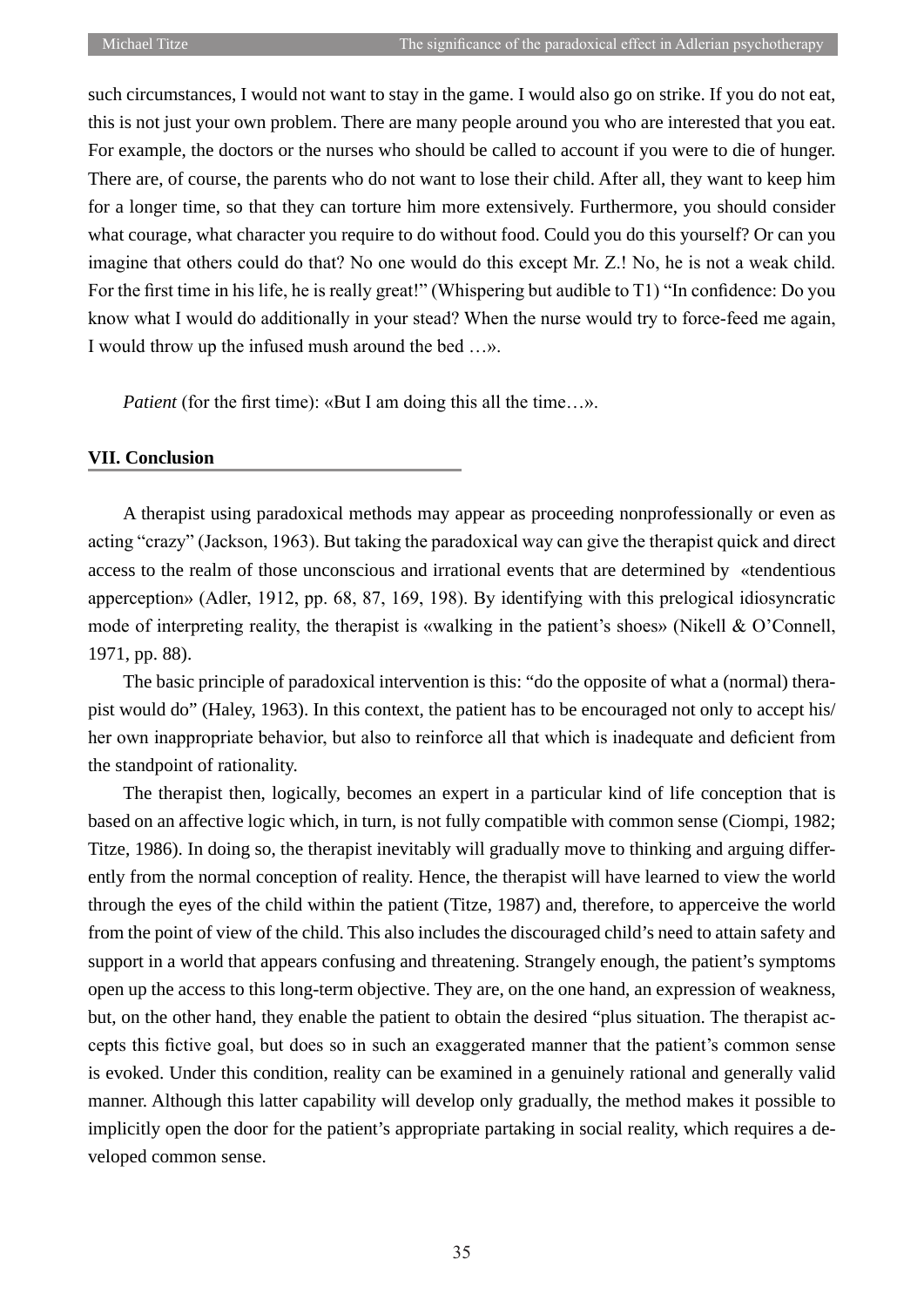#### **References**

- ADLER, A. (1912). Über den nervösen Charakter. Fischer, Frankfurt 1972.
- ADLER, A. (1927). Zusammenhänge zwischen Witz und Neurose. In *Psychotherapie und Erziehung*, Vol. 1. Frankfurt: Fischer Taschenbuch, 1982, 178-181.
- ADLER, A. (1928). *Die Technik der Individualpsychologie*. Teil 1. Frankfurt: Fischer Taschenbuch, 1974.
- ADLER, A. (1929). *Neurosen. Zur Diagnose und Behandlung*. Frankfurt: Fischer Taschenbuch, 1981.
- ADLER, A. (1930). *Praxis und Theorie der Individualpsychologie*. Frankfurt: Fischer Taschenbuch, 1974.
- BEATTIE, J. (1776). Essay on laughter and ludicrous composition. In *Essays*. Edinburgh: William Creech.
- BLANKENBURG, W. (2003). *Wirkfaktoren paradoxen Vorgehens in der Psychotherapie*. Würzburg: Königshausen & Neumann, 122-138.
- BRUNNER, R., & TITZE, M. (1995). *Wörterbuch der Individualpsychologie*. München, Reinhardt Verlag. CIOMPI, L. (1982). *Affektlogik*. Stuttgart: Klett.
- DREIKURS, R. (1932). Einige wirksame Faktoren in der Psychotherapie. *Internationale Zeitschrift für Individualpsychologie, 10*, 161-176.
- DREIKURS, R., SHULMAN, B. H., & MOSAK, H. H. (1984). *Multiple Psychotherapy*. Chicago: Rudolf Dreikurs Institute.
- FRANKL, V. E. (1926). Zur Psychologie des Intellektualismus. *Internationale Zeitschrift für Individualpsychologie, 4,* 1926, 326-332.
- FRANKL, V. E. (1939). Zur medikamentösen Unterstützung der Psychotherapie bei Neurosen. *Schweizer Archiv für Neurologie und Psychotherapie, 43,* 26-29.
- FRANKL, V. E. (1946). Ärztliche Seelsorge. München: Kindler, 1975.
- FRANKL, V. E. (1956). *Theorie und Therapie der Neurosen. Einführung in die Logotherapie und Existenzanalyse*. München: Reinhardt Verlag, 1975.
- FRANKL, V. E. (1959). Grundriß der Existenzanalyse. In F. GEBSATTEL, H. J. SCHULTZ, & V. E. FRAN-KL. (Eds.). *Handbuch der Neurosenlehre und Psychotherapie*, Vol. III, München: Urban & Schwarzenberg.
- FRANKL, V. E. (1975). *Der leidende Mensch. Anthropologische Grundlagen der Psychotherapie.* Bern: Huber Verlag, 1984.
- HAHNEMANN, S. (1810). *Organon of homeopathic medicine*. (Translated from German). Charleston (SC): BiblioLife, 2009.
- HALEY, J. (1963). *Strategies of Psychotherapy*, New York: Grune and Stratton.
- HAZÁN, Y., & TITZE, M. (2011). *Fundamentos de psicologia profunda teleológica*. Montevideo: Editorial Psicolibros Universitario.
- HUNTER, J. (1786). *A treatise on the venereal disease*. Andover: Gale ECCO, 2012.
- JACKSON, D. D. (1963). A suggestion for technical handling of paranoid patients. *Psychiatry, 26,* 306-307.
- KIERKEGAARD, S. (1841). *The Concept of Irony/Schelling Lecture Notes: Kierkegaard's Writings*, Vol. 2. Princeton: Princeton University Press, 1992.
- KING, E. H. (1977). *James Beattie*. Boston: Twayne.
- KÜNKEL, F. (1928). *Einführung in die Charakterkunde*. Nachdruck: Stuttgart, 1975.
- MOZDZDIERZ, G. J., MACCHITELLI, F. J. & LISIECKI, J. (1976). The paradox in psychotherapy: An Adlerian perspective. *Journal of Individual Psychology, 32 (2),* 169-184.
- NARDONE, G., & WATZLAWICK, P. (1990). *L'arte del cambiamento. Manuale di terapia strategica e ipnoterapia senza trance.* Firenze: Ponte alle Grazie, 1990.
- NIKELLY, A. G., & O'CONNELL, W. E. (1971). Action-oriented methods. In A. G. NIKELLY. (Ed.). *Techniques for behavior change. Applications of Adlerian theory.* Springfield (Illinois): Charles C Thomas, 85-90.
- SELVINI PALAZZOLI, M., CECCHIN G., PRATA G., & BOSCOLO, L. (1975). *Paradosso e Contraparadosso*. Milano: Feltrinelli.
- TITZE, M. (1977). Ist die "paradoxe Intention" eine individualpsychologische Technik? *Zeitschrift für Individualpsychologie, 2,* 103-112.
- TITZE, M. (1979a). *Wie wir unsere Angst bewältigen können*. München: Rex Verlag.
- TITZE, M. (1979b). *Lebensziel und Lebensstil. Grundzüge der Teleoanalyse nach Alfred Adler.* München: Pfeiffer Verlag.
- TITZE, M. (1985). Frankl und die Individualpsychologie. Anmerkungen zur Konvergenz zweier Wiener Schulen der Psychotherapie. In A. LÄNGLE. (Ed.). *Wege zum Sinn. Logotherapie als Orientierungshilfe.* München: Piper Verlag, 23-34.